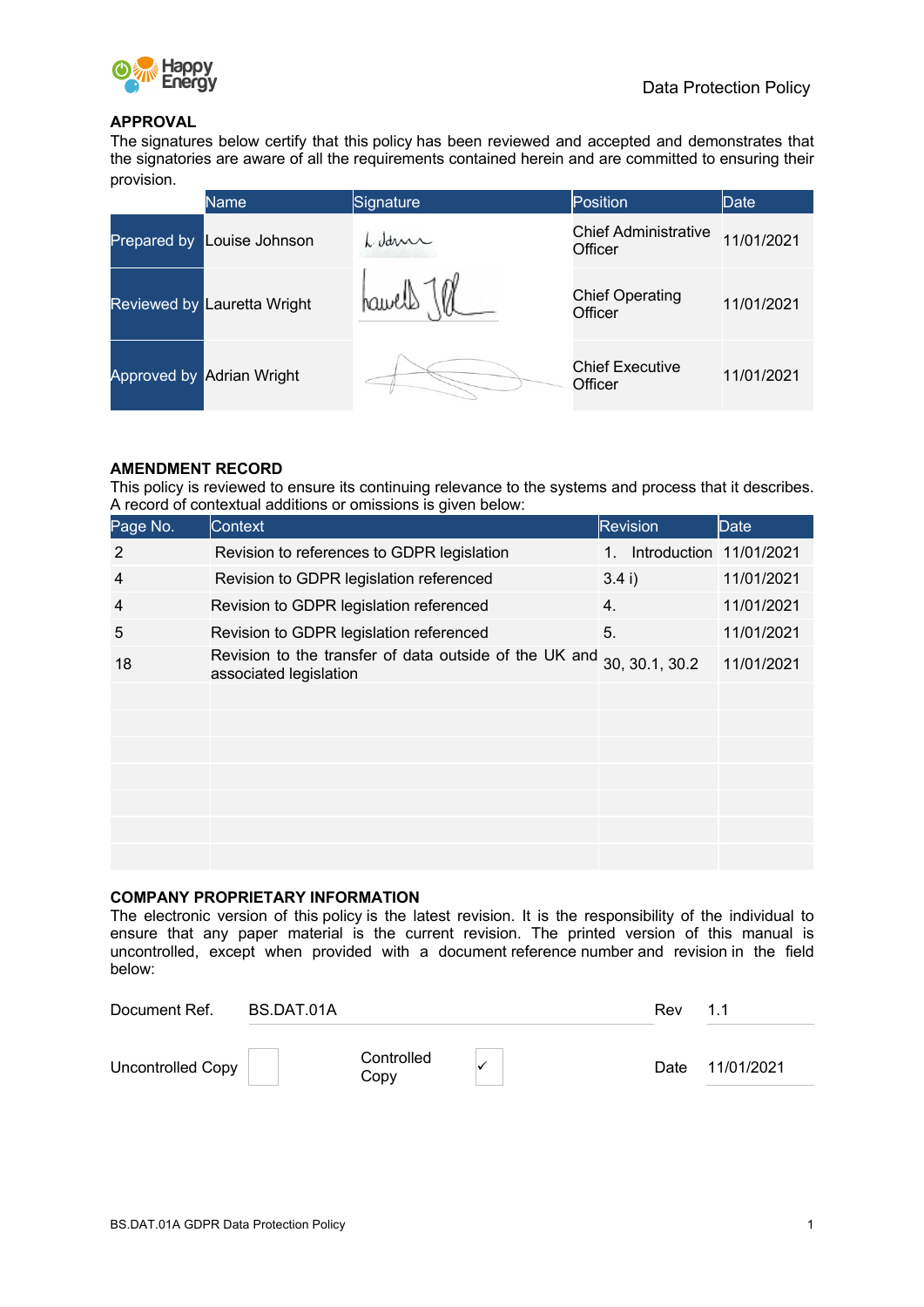

# Happy Energy Solutions Ltd. Data Protection Policy 11<sup>th</sup> January 2021

## 1. **Introduction**

This Policy sets out the obligations of Happy Energy Solutions Ltd., a company registered in England and Wales under number 08487950, whose registered office is at Lowin House, Tregolls Road, Truro, Cornwall, TR1 2NA ("the Company") regarding data protection and the rights of staff, customers and business contacts ("data subjects") in respect of their personal data under Data Protection Law (all legislation and regulations in force from time to time regulating the use of personal data and the privacy of electronic communications including, but not limited to, the retained EU law version of the General Data Protection Regulation ((EU) 2016/679) (the "UK GDPR"), as it forms part of the law of England and Wales, Scotland, and Northern Ireland by virtue of section 3 of the European Union (Withdrawal) Act 2018, the Data Protection Act 2018, the Privacy and Electronic Communications Regulations 2003 as amended, and any successor legislation.

This Policy sets the Company's obligations regarding the collection, processing, transfer, storage, and disposal of personal data. The procedures and principles set out herein must be followed at all times by the Company, its employees, agents, contractors, or other parties working on behalf of the Company, including when working from home.

#### 2. **Definitions**

| "consent"         | means the consent of the data subject which<br>must be a freely given, specific, informed, and<br>unambiguous indication of the data subject's<br>wishes by which they, by a statement or by a<br>clear affirmative action, signify their agreement<br>to the processing of personal data relating to<br>them;                                                                  |
|-------------------|---------------------------------------------------------------------------------------------------------------------------------------------------------------------------------------------------------------------------------------------------------------------------------------------------------------------------------------------------------------------------------|
| "data controller" | means the natural or legal person or<br>organisation which, alone or jointly with others,<br>determines the purposes and means of the<br>processing of personal data. For the purposes<br>of this Policy, the Company is the data<br>controller of all personal data relating to staff,<br>customers and business contacts used in our<br>business for our commercial purposes; |
| "data processor"  | means a natural or legal person or<br>organisation which processes personal data<br>on behalf of a data controller;                                                                                                                                                                                                                                                             |
| "data subject"    | means a living, identified, or identifiable<br>natural person about whom the Company                                                                                                                                                                                                                                                                                            |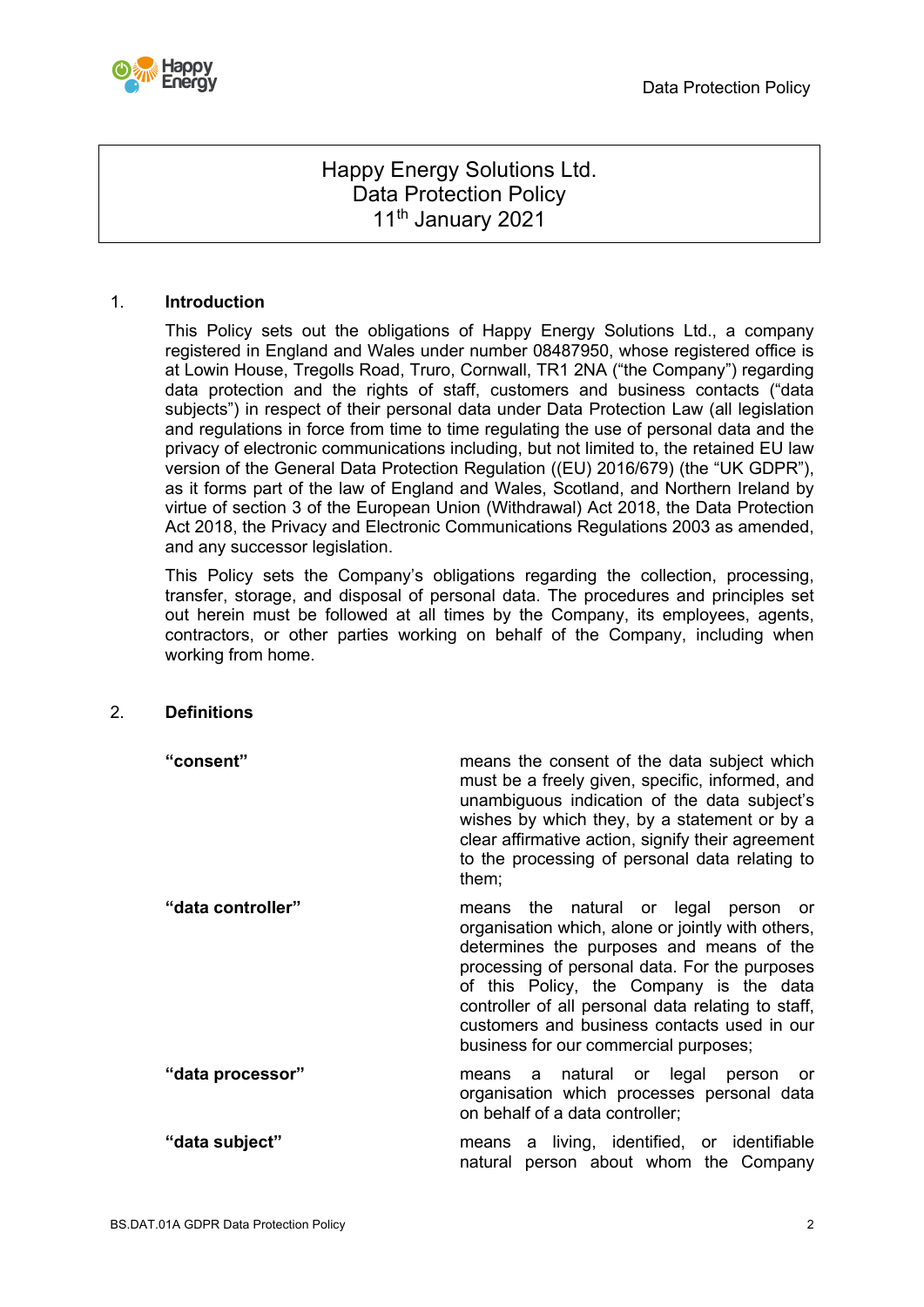

Data Protection Policy

holds personal data;

**"EEA"** means the European Economic Area, consisting of all EU Member States, Iceland, Liechtenstein, and Norway;

**"personal data"** means any information relating to a data subject who can be identified, directly or indirectly, in particular by reference to an identifier such as a name, identification number, location data, an online identifier, or to one or more factors specific to the physical, physiological, genetic, mental, economic, cultural, or social identity of that data subject;

**"personal data breach"** means a breach of security leading to the accidental or unlawful destruction, loss, alteration, unauthorised disclosure of, or access to, personal data transmitted, stored, or otherwise processed;

**"processing"** means any operation or set of operations performed on personal data or sets of personal data, whether or not by automated means, such as collection, recording, organisation, structuring, storage, adaptation or alteration, retrieval, consultation, use, disclosure by transmission, dissemination or otherwise making available, alignment or combination, restriction, erasure or destruction;

**"pseudonymisation"** means the processing of personal data in such a manner that the personal data can no longer be attributed to a specific data subject without the use of additional information, provided that such additional information is kept separately and is subject to technical and organisational measures to ensure that the personal data is not attributed to an identified or identifiable natural person; and **"special category personal data"** means personal data revealing racial or ethnic

origin, political opinions, religious or philosophical beliefs, trade union membership, health, sexual life, sexual orientation, biometric, or genetic data.

## 3. **Scope**

- 3.1 The Company is committed not only to the letter of the law, but also to the spirit of the law and places high importance on the correct, lawful, and fair handling of all personal data, respecting the legal rights, privacy, and trust of all individuals with whom it deals.
- 3.2 The Company recognises that flexible working arrangements and, in particular, home working, are important in providing a better work life balance and safeguarding the health and safety of its employees, agents, contractors,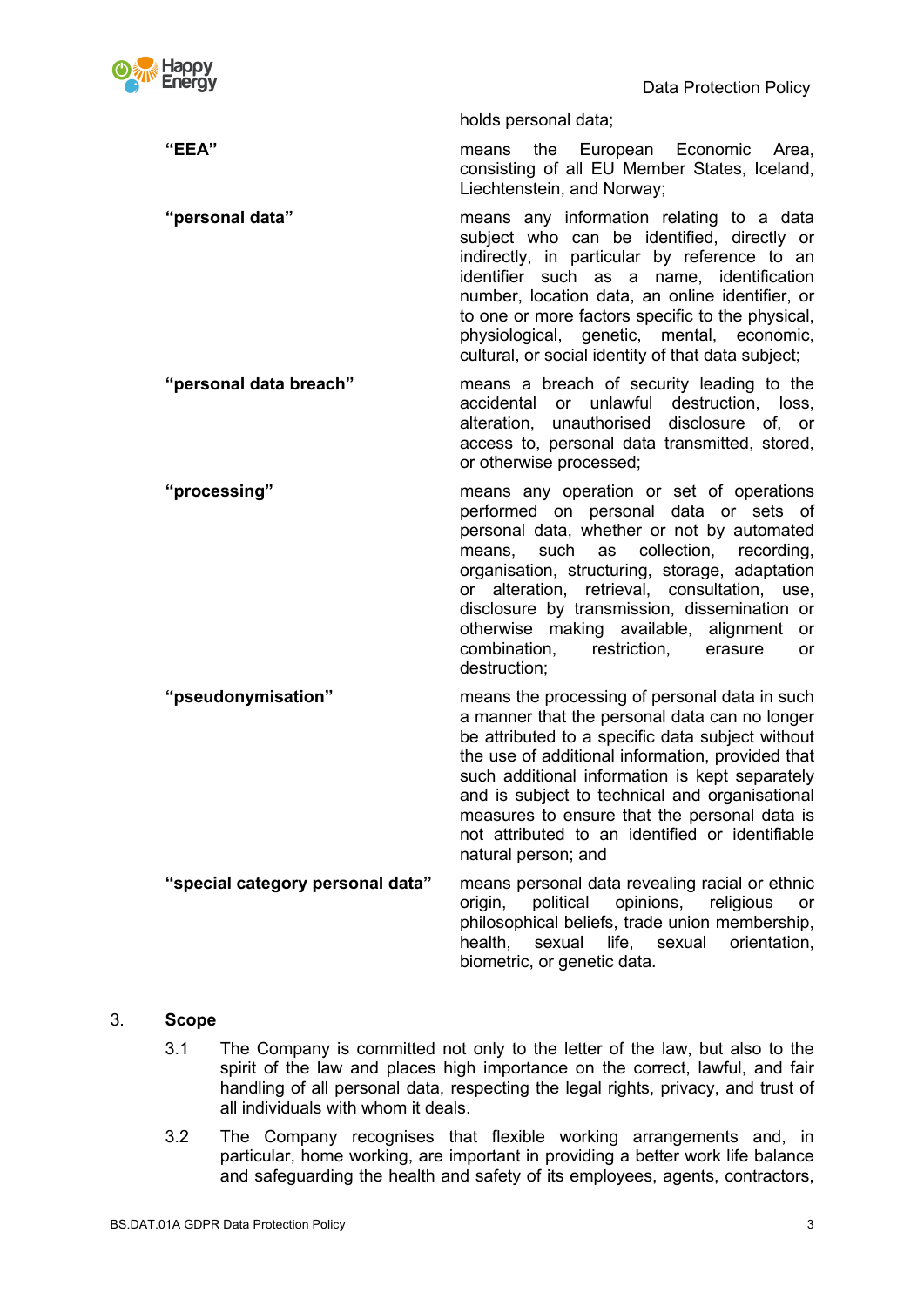

or other parties working on its behalf. While working from home, it remains vitally important to continue protecting personal data and the rights and privacy of individuals, as set out in this Policy.

- 3.3 The Company's Data Protection Officer is Louise Johnson. The Data Protection Officer is responsible for administering this Policy and for developing and implementing any applicable related policies, procedures, and/or guidelines.
- 3.4 All Directors and Managers are responsible for ensuring that all employees, agents, contractors, or other parties working on behalf of the Company comply with this Policy and, where applicable, must implement such practices, processes, controls, and training as are reasonably necessary to ensure such compliance.
- 3.5 Any questions relating to this Policy or to Data Protection Law should be referred to the Data Protection Officer. In particular, the Data Protection Officer should always be consulted in the following cases:
	- a) if there is any uncertainty relating to the lawful basis on which personal data is to be collected, held, and/or processed;
	- b) if consent is being relied upon in order to collect, hold, and/or process personal data;
	- c) if there is any uncertainty relating to the retention period for any particular type(s) of personal data;
	- d) if any new or amended privacy notices or similar privacy-related documentation are required;
	- e) if any assistance is required in dealing with the exercise of a data subject's rights (including, but not limited to, the handling of subject access requests);
	- f) if a personal data breach (suspected or actual) has occurred;
	- g) if there is any uncertainty relating to security measures (whether technical or organisational) required to protect personal data;
	- h) if personal data is to be shared with third parties (whether such third parties are acting as data controllers or data processors);
	- i) if personal data is to be transferred outside of the UK and there are questions relating to the legal basis on which to do so;
	- j) when any significant new processing activity is to be carried out, or significant changes are to be made to existing processing activities. which will require a Data Protection Impact Assessment;
	- k) when personal data is to be used for purposes different to those for which it was originally collected;
	- I) if any automated processing, including profiling or automated decisionmaking, is to be carried out; or
	- m) if any assistance is required in complying with the law applicable to direct marketing.

## 4. **The Data Protection Principles**

This Policy aims to ensure compliance with Data Protection Law. The UK GDPR sets out the following principles with which any party handling personal data must comply.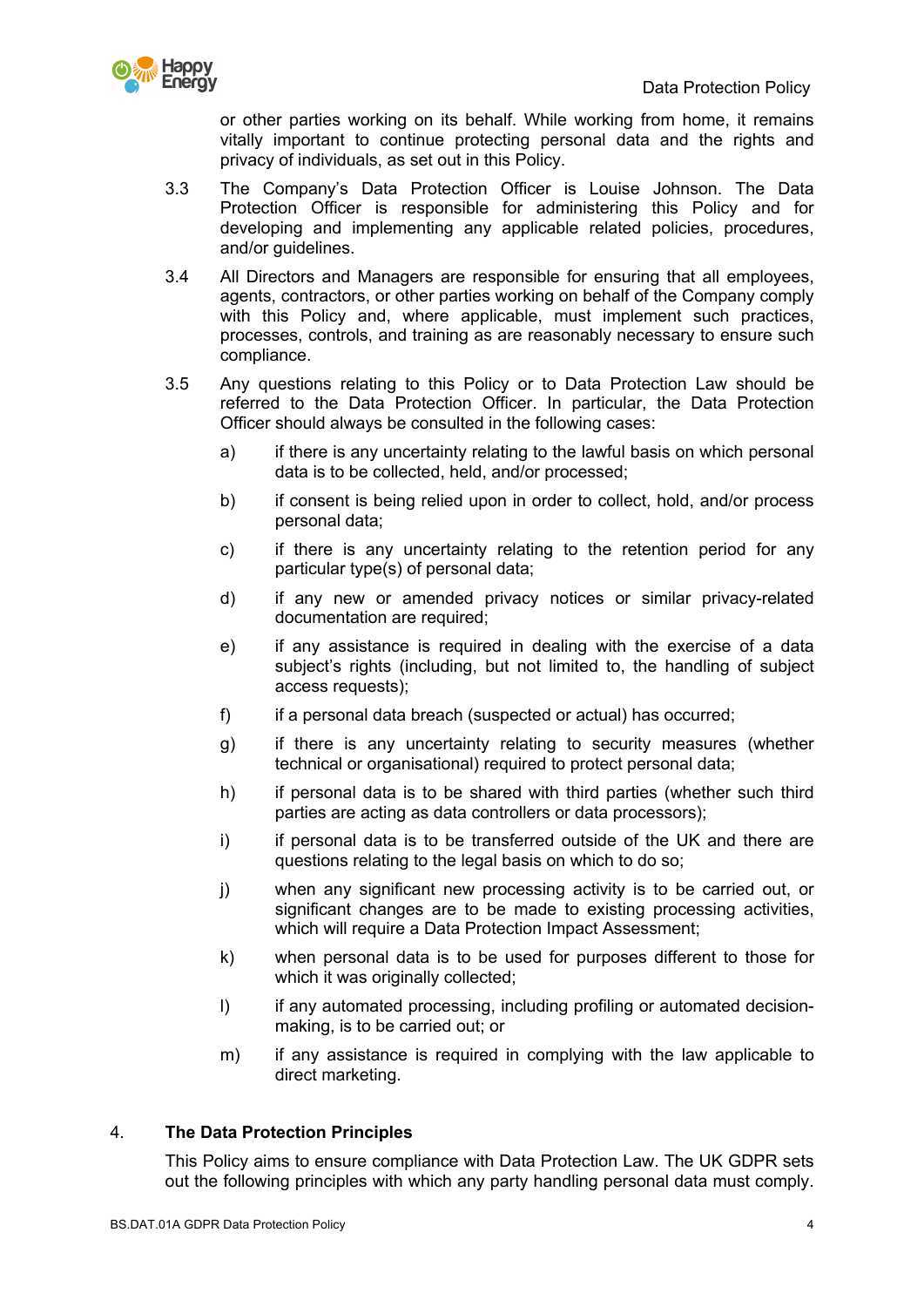

Data controllers are responsible for, and must be able to demonstrate, such compliance. All personal data must be:

- 4.1 processed lawfully, fairly, and in a transparent manner in relation to the data subject;
- 4.2 collected for specified, explicit, and legitimate purposes and not further processed in a manner that is incompatible with those purposes. Further processing for archiving purposes in the public interest, scientific or historical research purposes or statistical purposes shall not be considered to be incompatible with the initial purposes;
- 4.3 adequate, relevant, and limited to what is necessary in relation to the purposes for which it is processed;
- 4.4 accurate and, where necessary, kept up to date. Every reasonable step must be taken to ensure that personal data that is inaccurate, having regard to the purposes for which it is processed, is erased, or rectified without delay;
- 4.5 kept in a form which permits identification of data subjects for no longer than is necessary for the purposes for which the personal data is processed. Personal data may be stored for longer periods insofar as the personal data will be processed solely for archiving purposes in the public interest, scientific or historical research purposes, or statistical purposes, subject to implementation of the appropriate technical and organisational measures required by the UK GDPR in order to safeguard the rights and freedoms of the data subject;
- 4.6 processed in a manner that ensures appropriate security of the personal data, including protection against unauthorised or unlawful processing and against accidental loss, destruction, or damage, using appropriate technical or organisational measures.

## 5. **The Rights of Data Subjects**

The UK GDPR sets out the following key rights applicable to data subjects:

- 5.1 The right to be informed;
- 5.2 the right of access:
- 5.3 the right to rectification;
- 5.4 the right to erasure (also known as the 'right to be forgotten');
- 5.5 the right to restrict processing;
- 5.6 the right to data portability;
- 5.7 the right to object; and
- 5.8 rights with respect to automated decision-making and profiling.

#### 6. **Lawful, Fair, and Transparent Data Processing**

- 6.1 Data Protection Law seeks to ensure that personal data is processed lawfully, fairly, and transparently, without adversely affecting the rights of the data subject. Specifically, the processing of personal data shall be lawful if at least one of the following applies:
	- a) the data subject has given consent to the processing of their personal data for one or more specific purposes;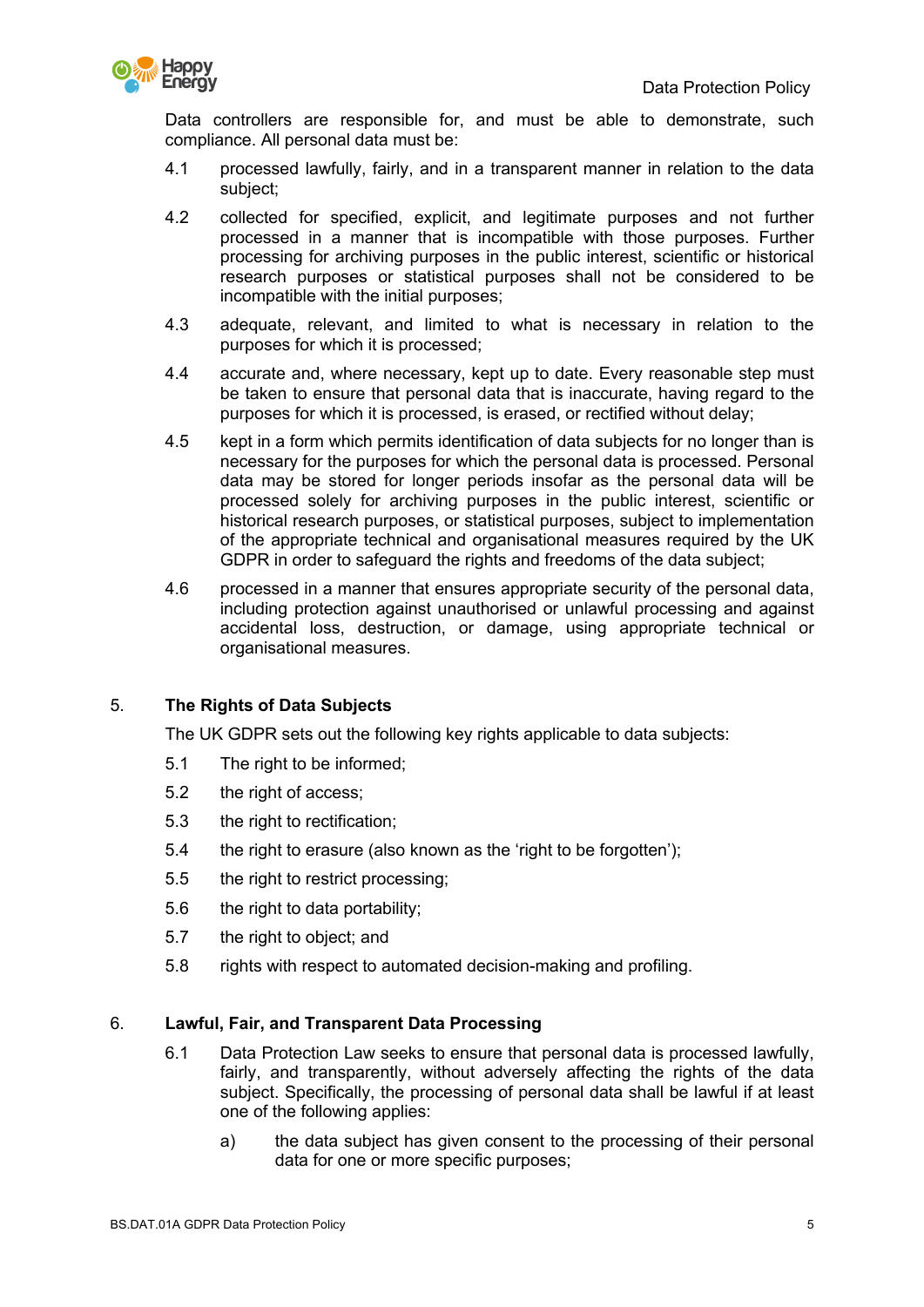

- b) the processing is necessary for the performance of a contract to which the data subject is a party, or in order to take steps at the request of the data subject prior to entering into a contract;
- c) the processing is necessary for compliance with a legal obligation to which the data controller is subject;
- d) the processing is necessary to protect the vital interests of the data subject or of another natural person;
- e) the processing is necessary for the performance of a task carried out in the public interest or in the exercise of official authority vested in the data controller; or
- f) the processing is necessary for the purposes of the legitimate interests pursued by the data controller or by a third party, except where such interests are overridden by the fundamental rights and freedoms of the data subject which require protection of personal data, in particular where the data subject is a child.
- 6.2 If the personal data in question is special category personal data (also known as "sensitive personal data"), at least one of the following conditions must be met:
	- a) the data subject has given their explicit consent to the processing of such data for one or more specified purposes (unless the law prohibits them from doing so);
	- b) the processing is necessary for the purpose of carrying out the obligations and exercising specific rights of the data controller or of the data subject in the field of employment, social security, and social protection law (insofar as it is authorised by law or a collective agreement pursuant to law which provides for appropriate safeguards for the fundamental rights and interests of the data subject):
	- c) the processing is necessary to protect the vital interests of the data subject or of another natural person where the data subject is physically or legally incapable of giving consent;
	- d) the data controller is a foundation, association, or other non-profit body with a political, philosophical, religious, or trade union aim, and the processing is carried out in the course of its legitimate activities, provided that the processing relates solely to the members or former members of that body or to persons who have regular contact with it in connection with its purposes and that the personal data is not disclosed outside the body without the consent of the data subjects;
	- e) the processing relates to personal data which is manifestly made public by the data subject;
	- f) the processing is necessary for the conduct of legal claims or whenever courts are acting in their judicial capacity;
	- g) the processing is necessary for substantial public interest reasons, on the basis of law which shall be proportionate to the aim pursued, shall respect the essence of the right to data protection, and shall provide for suitable and specific measures to safeguard the fundamental rights and interests of the data subject;
	- h) the processing is necessary for the purposes of preventative or occupational medicine, for the assessment of the working capacity of an employee, for medical diagnosis, for the provision of health or social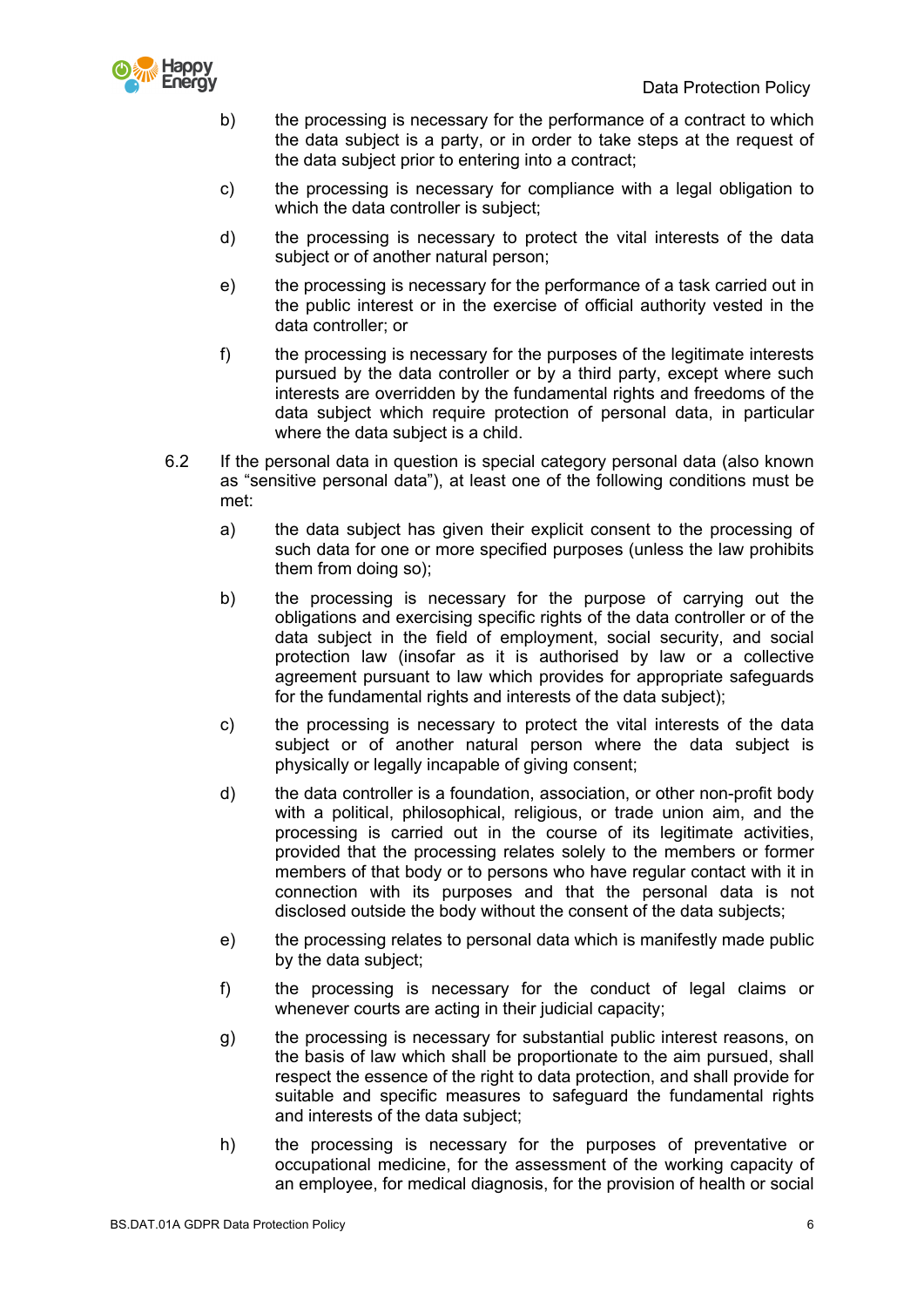

care or treatment, or the management of health or social care systems or services on the basis of law or pursuant to a contract with a health professional, subject to the conditions and safeguards referred to in Article 9(3) of the UK GDPR;

- i) the processing is necessary for public interest reasons in the area of public health, for example, protecting against serious cross-border threats to health or ensuring high standards of quality and safety of health care and of medicinal products or medical devices, on the basis of law which provides for suitable and specific measures to safeguard the rights and freedoms of the data subject (in particular, professional secrecy); or
- j) the processing is necessary for archiving purposes in the public interest, scientific or historical research purposes, or statistical purposes in accordance with Article 89(1) of the UK GDPR (as supplemented by section 19 of the Data Protection Act 2018) based on law which shall be proportionate to the aim pursued, respect the essence of the right to data protection, and provide for suitable and specific measures to safeguard the fundamental rights and the interests of the data subject.

# 7. **Consent**

If consent is relied upon as the lawful basis for collecting, holding, and/or processing personal data, the following shall apply:

- 7.1 Consent is a clear indication by the data subject that they agree to the processing of their personal data. Such a clear indication may take the form of a statement or a positive action. Silence, pre-ticked boxes, or inactivity are unlikely to amount to consent.
- 7.2 Where consent is given in a document which includes other matters, the section dealing with consent must be kept clearly separate from such other matters.
- 7.3 Data subjects are free to withdraw consent at any time and it must be made easy for them to do so. If a data subject withdraws consent, their request must be honoured promptly.
- 7.4 If personal data is to be processed for a different purpose that is incompatible with the purpose or purposes for which that personal data was originally collected that was not disclosed to the data subject when they first provided their consent, consent to the new purpose or purposes may need to be obtained from the data subject.
- 7.5 If special category personal data is processed, the Company shall normally rely on a lawful basis other than explicit consent. If explicit consent is relied upon, the data subject in question must be issued with a suitable privacy notice in order to capture their consent.
- 7.6 In all cases where consent is relied upon as the lawful basis for collecting, holding, and/or processing personal data, records must be kept of all consents obtained in order to ensure that the Company can demonstrate its compliance with consent requirements.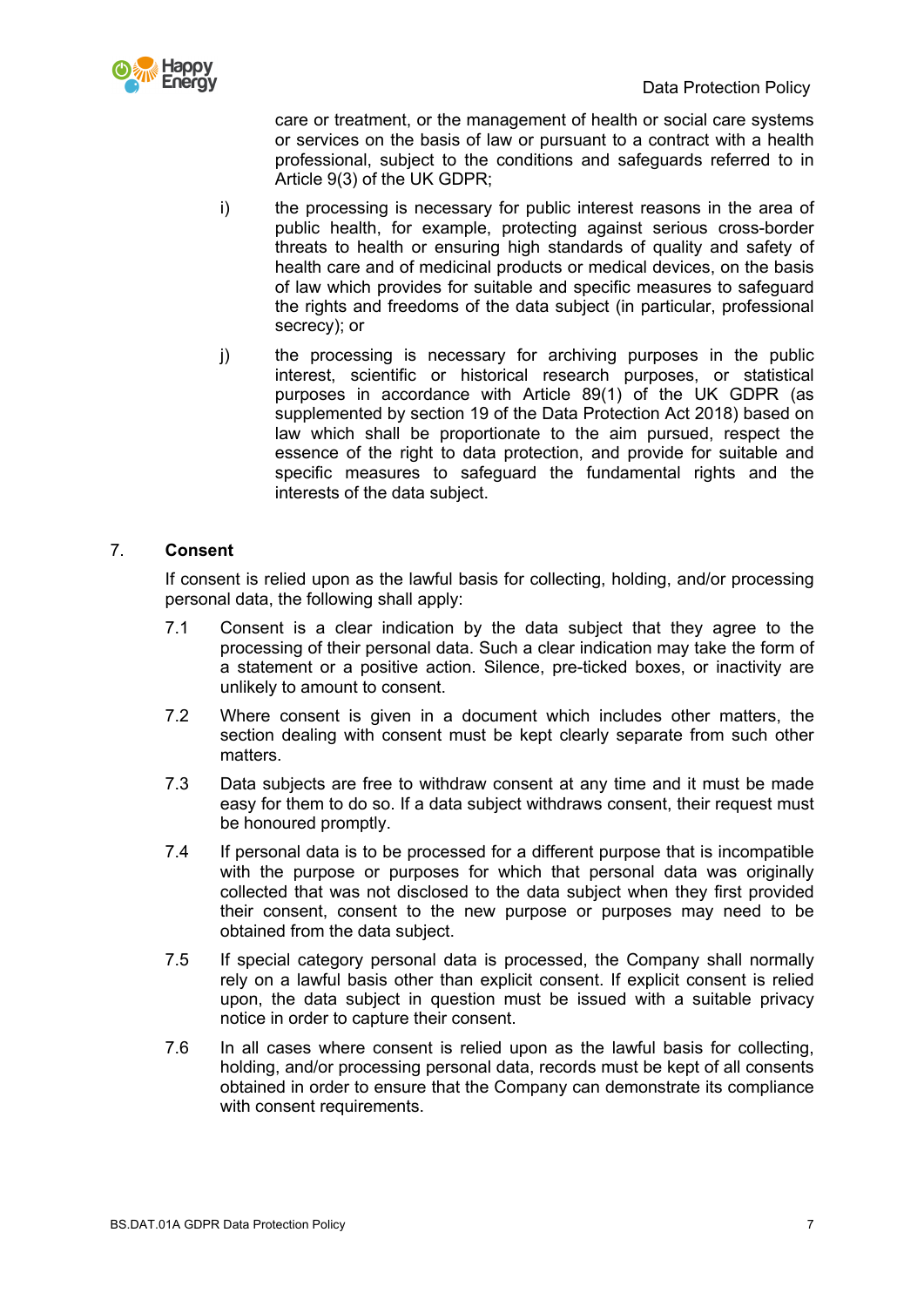



## 8. **Specified, Explicit, and Legitimate Purposes**

- 8.1 The Company collects and processes the personal data set out in Part 24 of this Policy. This includes:
	- a) personal data collected directly from data subjects; and
	- b) personal data obtained from third parties.
- 8.2 The Company only collects, processes, and holds personal data for the specific purposes set out in Part 24 of this Policy (or for other purposes expressly permitted by Data Protection Law).
- 8.3 Data subjects must be kept informed at all times of the purpose or purposes for which the Company uses their personal data. Please refer to Part 15 for more information on keeping data subjects informed.

# 9. **Adequate, Relevant, and Limited Data Processing**

- 9.1 The Company will only collect and process personal data for and to the extent necessary for the specific purpose or purposes of which data subjects have been informed (or will be informed) as under Part 8, above, and as set out in Part 24, below.
- 9.2 Employees, agents, contractors, or other parties working on behalf of the Company may collect personal data only to the extent required for the performance of their job duties and only in accordance with this Policy. Excessive personal data must not be collected.
- 9.3 Employees, agents, contractors, or other parties working on behalf of the Company may process personal data only when the performance of their job duties requires it. Personal data held by the Company cannot be processed for any unrelated reasons.

## 10. **Accuracy of Data and Keeping Data Up-to-Date**

- 10.1 The Company shall ensure that all personal data collected, processed, and held by it is kept accurate and up-to-date. This includes, but is not limited to, the rectification of personal data at the request of a data subject, as set out in Part 17, below.
- 10.2 The accuracy of personal data shall be checked when it is collected and at regular intervals thereafter. If any personal data is found to be inaccurate or out-of-date, all reasonable steps will be taken without delay to amend or erase that data, as appropriate.

## 11. **Data Retention**

- 11.1 The Company shall not keep personal data for any longer than is necessary in light of the purpose or purposes for which that personal data was originally collected, held, and processed.
- 11.2 When personal data is no longer required, all reasonable steps will be taken to erase or otherwise dispose of it without delay.
- 11.3 For full details of the Company's approach to data retention, including retention periods for specific personal data types held by the Company, please refer to our Data Retention Policy.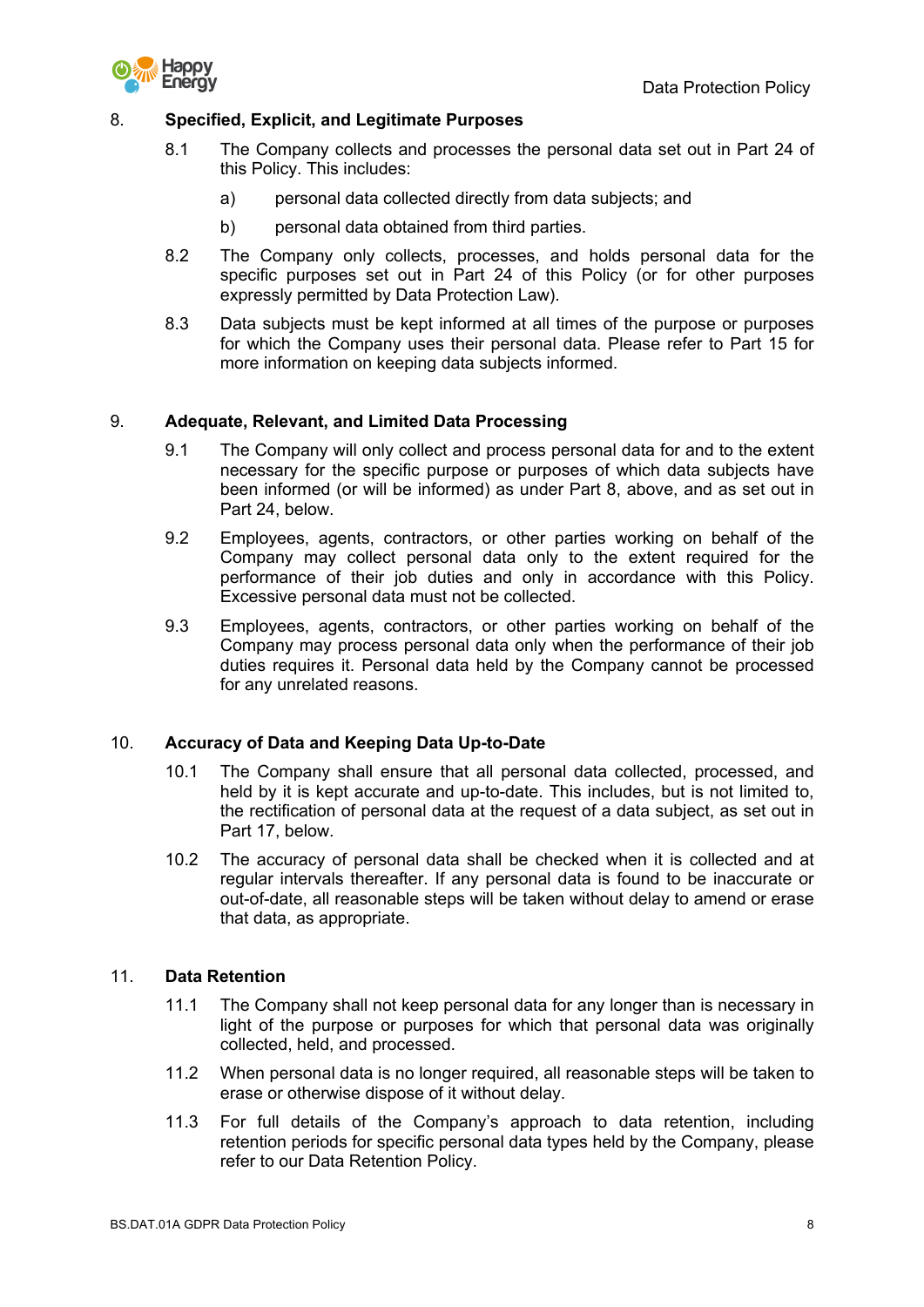

#### 12. **Secure Processing**

- 12.1 The Company shall ensure that all personal data collected, held, and processed is kept secure and protected against unauthorised or unlawful processing and against accidental loss, destruction, or damage. Further details of the technical and organisational measures which shall be taken are provided in Parts 25 to 30 of this Policy.
- 12.2 All technical and organisational measures taken to protect personal data shall be regularly reviewed and evaluated to ensure their ongoing effectiveness and the continued security of personal data.
- 12.3 Data security must be maintained at all times by protecting the confidentiality, integrity, and availability of all personal data as follows:
	- a) only those with a genuine need to access and use personal data and who are authorised to do so may access and use it:
	- b) personal data must be accurate and suitable for the purpose or purposes for which it is collected, held, and processed; and
	- c) authorised users must always be able to access the personal data as required for the authorised purpose or purposes.

#### 13. **Accountability and Record-Keeping**

- 13.1 The Data Protection Officer is responsible for administering this Policy and for developing and implementing any applicable related policies, procedures, and/or guidelines.
- 13.2 The Company shall follow a privacy by design approach at all times when collecting, holding, and processing personal data. Data Protection Impact Assessments shall be conducted if any processing presents a significant risk to the rights and freedoms of data subjects (please refer to Part 14 for further information).
- 13.3 All employees, agents, contractors, or other parties working on behalf of the Company shall be given appropriate training in data protection and privacy, addressing the relevant aspects of Data Protection Law, this Policy, and all other applicable Company policies.
- 13.4 The Company's data protection compliance shall be regularly reviewed and evaluated by means of Data Protection Audits.
- 13.5 The Company shall keep written internal records of all personal data collection, holding, and processing, which shall incorporate the following information:
	- 13.5.1 the name and details of the Company, its Data Protection Officer, and any applicable third-party data transfers (including data processors and other data controllers with whom personal data is shared);
	- 13.5.2 the purposes for which the Company collects, holds, and processes personal data;
	- 13.5.3 the Company's legal basis or bases (including, but not limited to, consent, the mechanism(s) for obtaining such consent, and records of such consent) for collecting, holding, and processing personal data;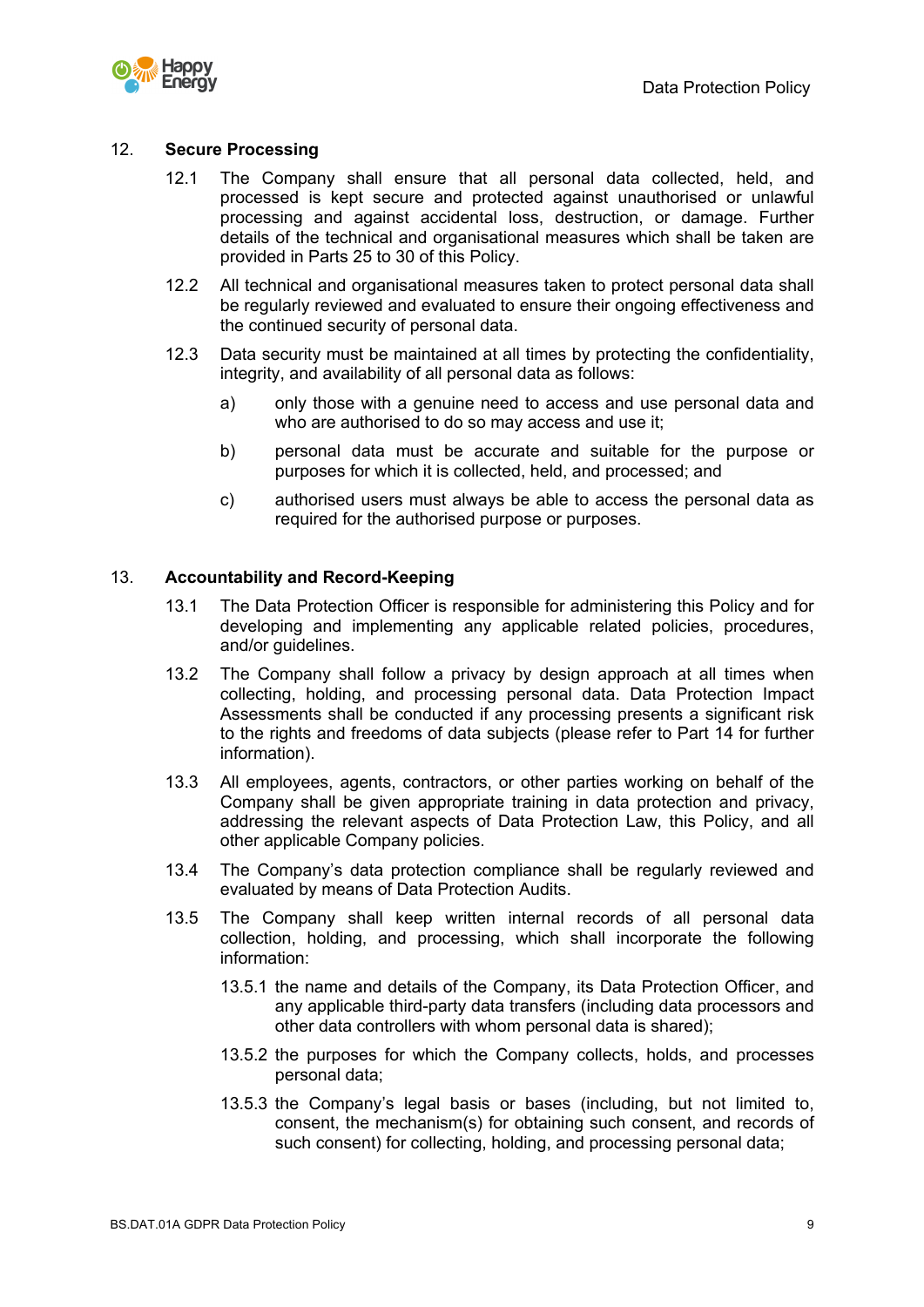

- 13.5.4 details of the categories of personal data collected, held, and processed by the Company, and the categories of data subject to which that personal data relates;
- 13.5.5 details of any transfers of personal data to non-UK countries including all mechanisms and security safeguards;
- 13.5.6 details of how long personal data will be retained by the Company (please refer to the Company's Data Retention Policy);
- 13.5.7 details of personal data storage, including location(s);
- 13.5.8 detailed descriptions of all technical and organisational measures taken by the Company to ensure the security of personal data.

## 14. **Data Protection Impact Assessments and Privacy by Design**

- 14.1 In accordance with the privacy by design principles, the Company shall carry out Data Protection Impact Assessments for any and all new projects and/or new uses of personal data which involve the use of new technologies and where the processing involved is likely to result in a high risk to the rights and freedoms of data subjects.
- 14.2 The principles of privacy by design should be followed at all times when collecting, holding, and processing personal data. The following factors should be taken into consideration:
	- a) the nature, scope, context, and purpose or purposes of the collection, holding, and processing;
	- b) the state of the art of all relevant technical and organisational measures to be taken;
	- c) the cost of implementing such measures; and
	- d) the risks posed to data subjects and to the Company, including their likelihood and severity.
- 14.3 Data Protection Impact Assessments shall be overseen by the Data Protection Officer and shall address the following:
	- a) the type(s) of personal data that will be collected, held, and processed;
	- b) the purpose(s) for which personal data is to be used;
	- c) the Company's objectives;
	- d) how personal data is to be used;
	- e) the parties (internal and/or external) who are to be consulted;
	- f) the necessity and proportionality of the data processing with respect to the purpose(s) for which it is being processed;
	- g) risks posed to data subjects;
	- h) risks posed both within and to the Company; and
	- i) proposed measures to minimise and handle identified risks.

## 15. **Keeping Data Subjects Informed**

15.1 The Company shall provide the information set out in Part 15.2 to every data subject: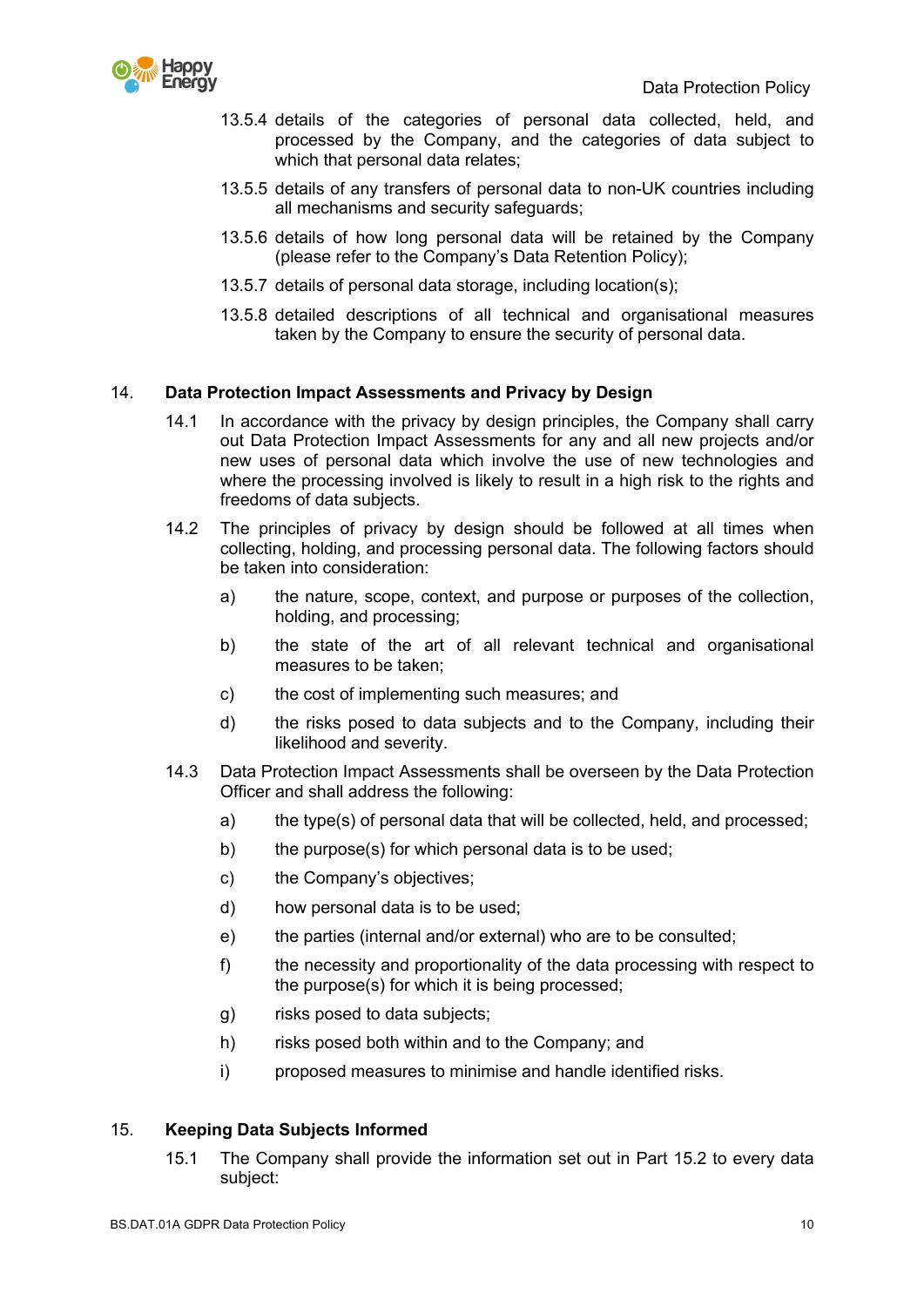

- a) where personal data is collected directly from data subjects, those data subjects will be informed of its purpose at the time of collection; and
- b) where personal data is obtained from a third party, the relevant data subjects will be informed of its purpose:
	- i) if the personal data is used to communicate with the data subject, when the first communication is made; or
	- ii) if the personal data is to be transferred to another party, before that transfer is made; or
	- iii) as soon as reasonably possible and in any event not more than one month after the personal data is obtained.
- 15.2 The following information shall be provided in the form of a privacy notice:
	- a) details of the Company including, but not limited to, contact details, and the names and contact details of any applicable representatives and its Data Protection Officer;
	- b) the purpose(s) for which the personal data is being collected and will be processed (as detailed in Part 24 of this Policy) and the lawful basis justifying that collection and processing;
	- c) where applicable, the legitimate interests upon which the Company is justifying its collection and processing of the personal data;
	- d) where the personal data is not obtained directly from the data subject, the categories of personal data collected and processed;
	- e) where the personal data is to be transferred to one or more third parties, details of those parties;
	- f) where the personal data is to be transferred to a third party that is located outside of the UK, details of that transfer, including but not limited to the safeguards in place (see Part 31 of this Policy for further details);
	- g) details of applicable data retention periods;
	- h) details of the data subject's rights under the UK GDPR;
	- i) details of the data subject's right to withdraw their consent to the Company's processing of their personal data at any time;
	- j) details of the data subject's right to complain to the Information Commissioner's Office;
	- k) where the personal data is not obtained directly from the data subject, details about the source of that personal data;
	- l) where applicable, details of any legal or contractual requirement or obligation necessitating the collection and processing of the personal data and details of any consequences of failing to provide it; and
	- m) details of any automated decision-making or profiling that will take place using the personal data, including information on how decisions will be made, the significance of those decisions, and any consequences.

## 16. **Data Subject Access**

16.1 Data subjects may make subject access requests ("SARs") at any time to find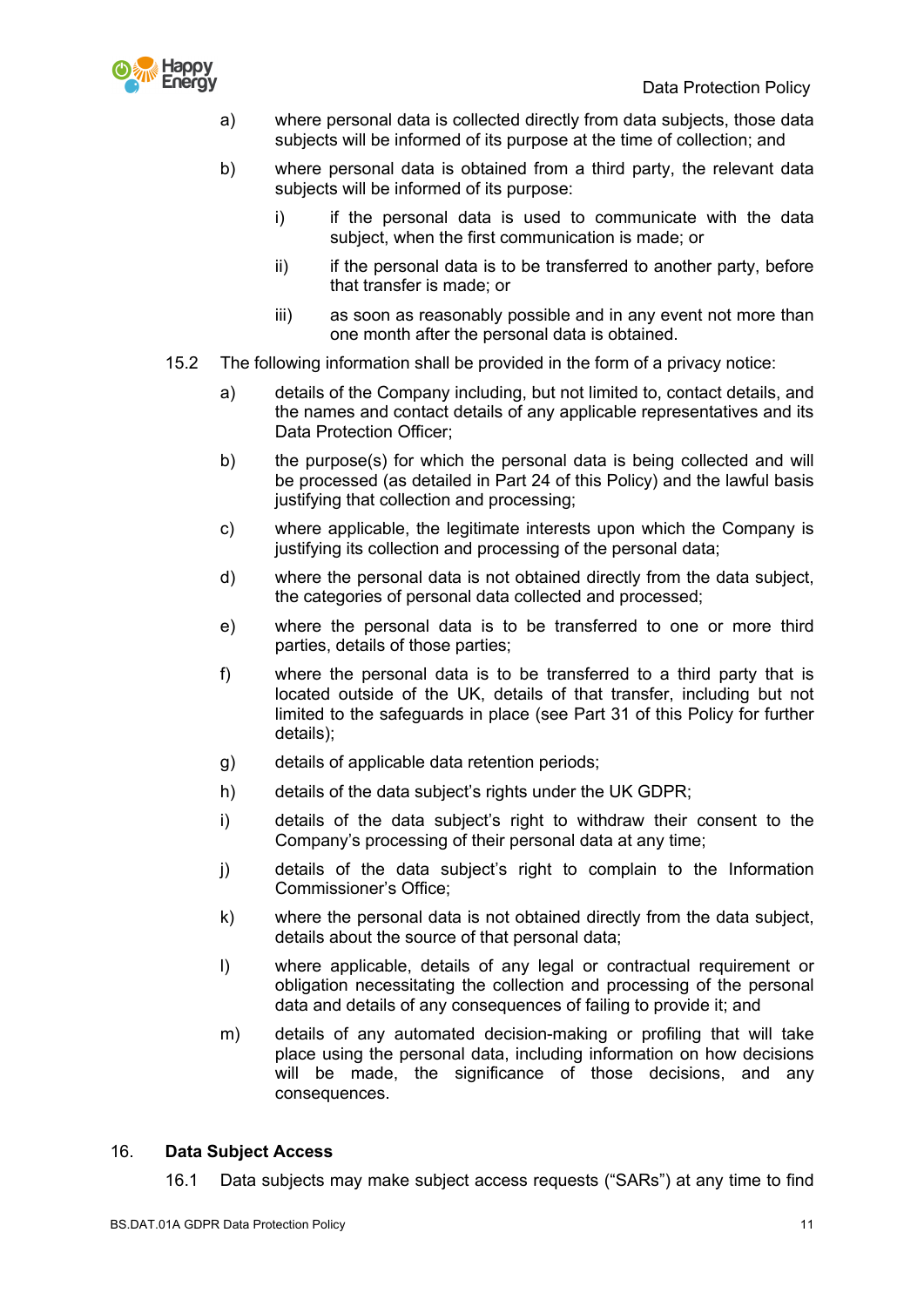

out more about the personal data which the Company holds about them, what it is doing with that personal data, and why.

- 16.2 Employees wishing to make a SAR should do using a Subject Access Request Form, sending the form to the Company's Data Protection Officer at Hello@happyenergy.co.uk.
- 16.3 Responses to SARs must normally be made within one month of receipt, however, this may be extended by up to two months if the SAR is complex and/or numerous requests are made. If such additional time is required, the data subject shall be informed.
- 16.4 All SARs received shall be handled by the Company's Data Protection Officer.
- 16.5 All employees, agents, contractors, or other parties working on behalf of the Company working from home must ensure that all personal data that they are working with is kept organised and, wherever possible, only stored and processed within the Company's CRM systems in order to enable rapid search and retrieval, and must fully cooperate fully with the Company's Data Protection Officer in handling any SAR received within the time limit.
- 16.6 The Company does not charge a fee for the handling of normal SARs. The Company reserves the right to charge reasonable fees for additional copies of information that has already been supplied to a data subject, and for requests that are manifestly unfounded or excessive, particularly where such requests are repetitive.

# 17. **Rectification of Personal Data**

- 17.1 Data subjects have the right to require the Company to rectify any of their personal data that is inaccurate or incomplete.
- 17.2 The Company shall rectify the personal data in question, and inform the data subject of that rectification, within one month of the data subject informing the Company of the issue. The period can be extended by up to two months in the case of complex requests. If such additional time is required, the data subject shall be informed.
- 17.3 In the event that any affected personal data has been disclosed to third parties, those parties shall be informed of any rectification that must be made to that personal data.
- 17.4 All employees, agents, contractors, or other parties working on behalf of the Company working from home must ensure that all personal data that they are working with is kept organised and, wherever possible, only stored and processed within the Company's CRM systems in order to enable rapid and/or centralised rectification, and must cooperate fully with the Company's Data Protection Officer in ensuring that any personal data held by them at home is rectified within the time limit.

## 18. **Erasure of Personal Data**

- 18.1 Data subjects have the right to request that the Company erases the personal data it holds about them in the following circumstances:
	- a) it is no longer necessary for the Company to hold that personal data with respect to the purpose(s) for which it was originally collected or processed;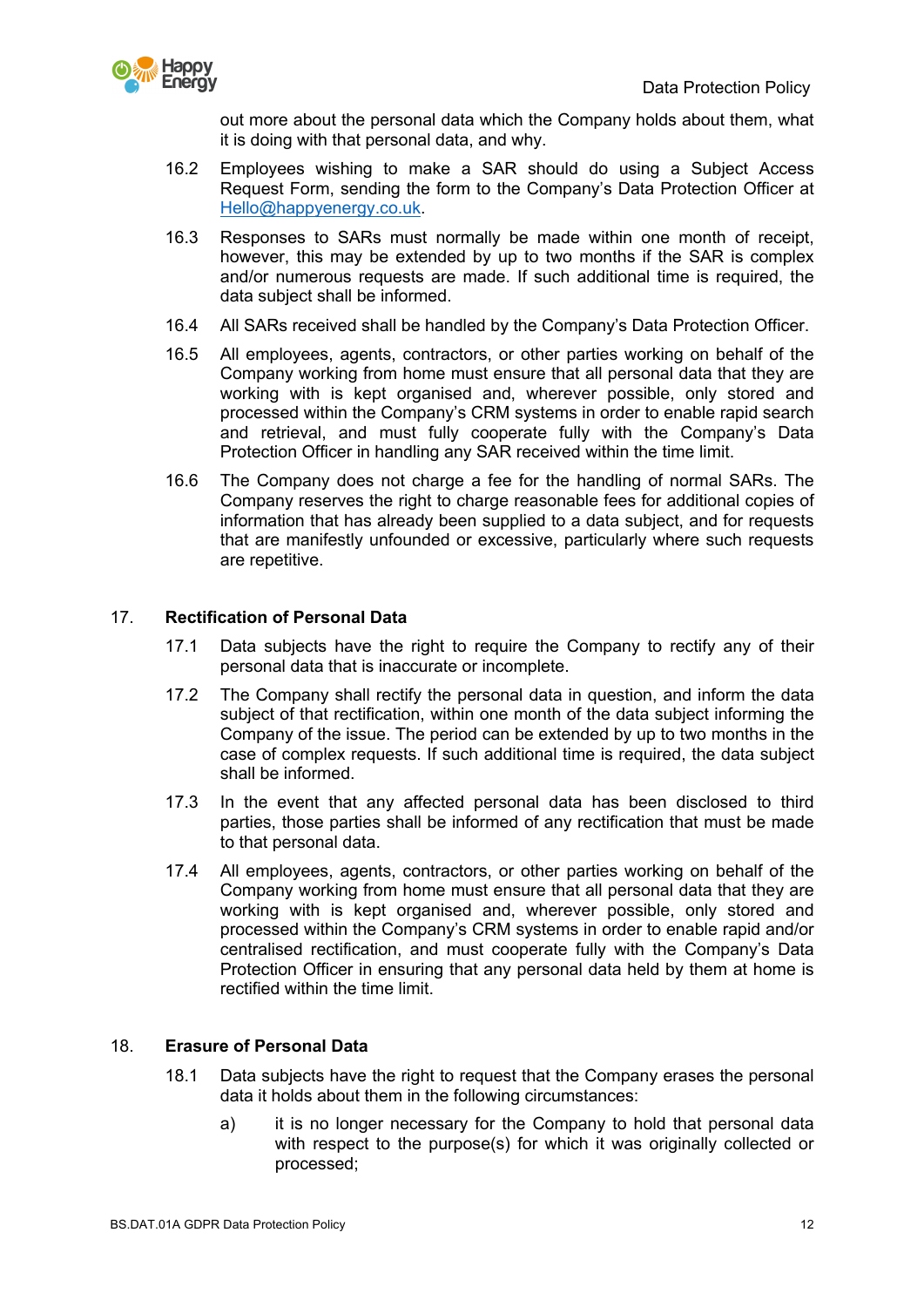

- b) the data subject wishes to withdraw their consent to the Company holding and processing their personal data;
- c) the data subject objects to the Company holding and processing their personal data (and there is no overriding legitimate interest to allow the Company to continue doing so) (see Part 21 of this Policy for further details concerning the right to object);
- d) the personal data has been processed unlawfully;
- e) the personal data needs to be erased in order for the Company to comply with a particular legal obligation.
- 18.2 Unless the Company has reasonable grounds to refuse to erase personal data, all requests for erasure shall be complied with, and the data subject informed of the erasure, within one month of receipt of the data subject's request. The period can be extended by up to two months in the case of complex requests. If such additional time is required, the data subject shall be informed.
- 18.3 In the event that any personal data that is to be erased in response to a data subject's request has been disclosed to third parties, those parties shall be informed of the erasure (unless it is impossible or would require disproportionate effort to do so).
- 18.4 All employees, agents, contractors, or other parties working on behalf of the Company working from home must ensure that all personal data that they are working with is kept organised and, wherever possible, only stored **[**and processed within the Company's CRM systems in order to enable rapid and/or centralised erasure, and must cooperate fully with the Company's Data Protection Officer in ensuring that any personal data held by them at home is erased within the time limit.

## 19. **Restriction of Personal Data Processing**

- 19.1 Data subjects may request that the Company ceases processing the personal data it holds about them. If a data subject makes such a request, the Company shall retain only the amount of personal data concerning that data subject (if any) that is necessary to ensure that the personal data in question is not processed further.
- 19.2 In the event that any affected personal data has been disclosed to third parties, those parties shall be informed of the applicable restrictions on processing it (unless it is impossible or would require disproportionate effort to do so).
- 19.3 All employees, agents, contractors, or other parties working on behalf of the Company working from home must ensure that all personal data that they are working with is kept organised and, wherever possible, only stored and processed within the Company's CRM systems in order to enable the rapid and/or centralised application of restrictions, and must cooperate fully with the Company's Data Protection Officer in ensuring that any personal data held by them at home is not processed further (including, where appropriate, erasing such data from computers or devices used at home).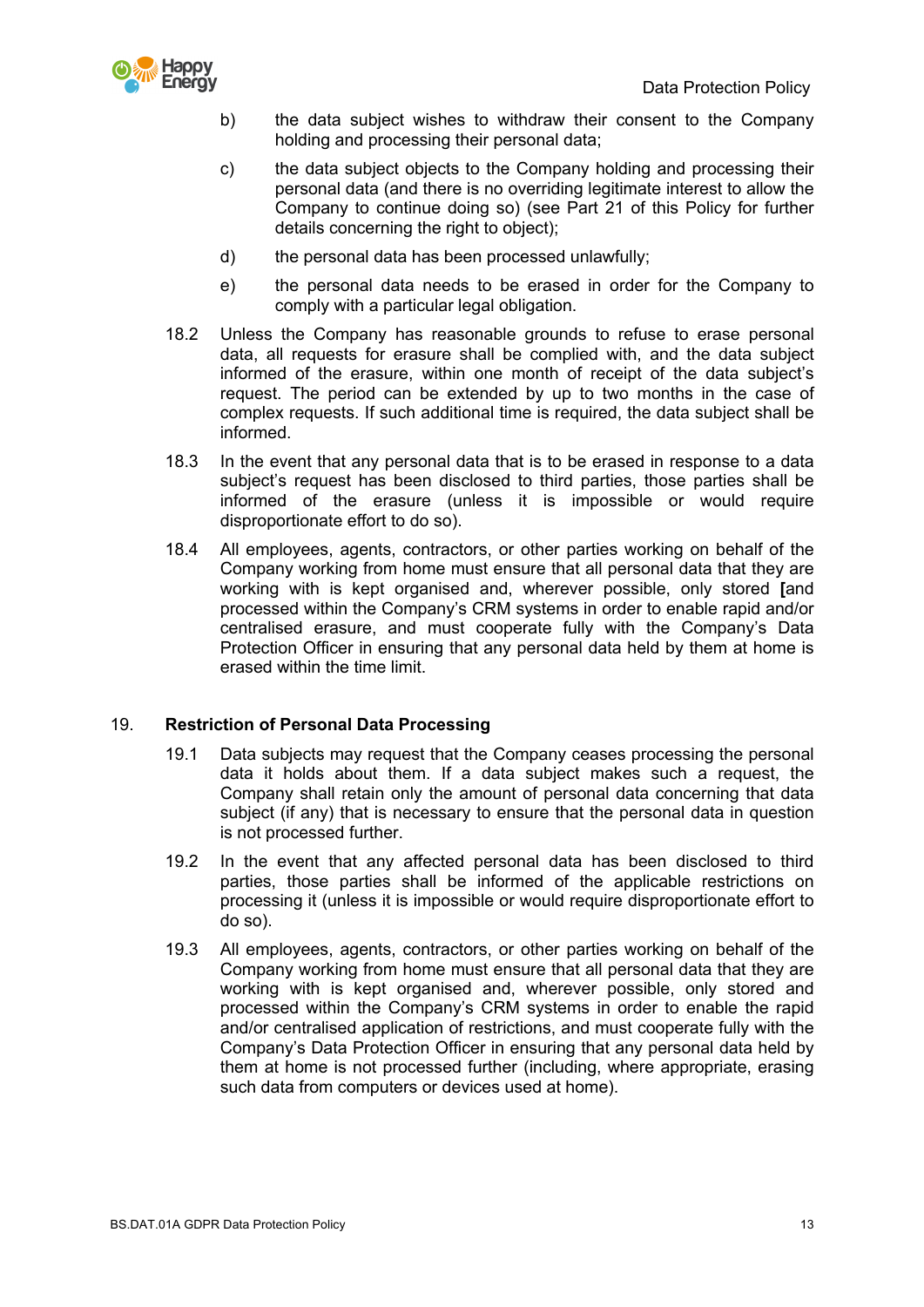

## 20. **Data Portability**

- 20.1 The Company processes personal data using automated means. FormStack, AdobeSign and WebMerge.
- 20.2 Where data subjects have given their consent to the Company to process their personal data in such a manner, or the processing is otherwise required for the performance of a contract between the Company and the data subject, data subjects have the right, under the UK GDPR, to receive a copy of their personal data and to use it for other purposes (namely transmitting it to other data controllers).
- 20.3 To facilitate the right of data portability, the Company shall make available all applicable personal data to data subjects in the following format:

a) PDF

- 20.4 Where technically feasible, if requested by a data subject, personal data shall be sent directly to the required data controller.
- 20.5 All requests for copies of personal data shall be complied with within one month of the data subject's request. The period can be extended by up to two months in the case of complex or numerous requests. If such additional time is required, the data subject shall be informed.

## 21. **Objections to Personal Data Processing**

- 21.1 Data subjects have the right to object to the Company processing their personal data based on legitimate interests, for direct marketing (including profiling), and processing for scientific and/or historical research and statistics purposes.
- 21.2 Where a data subject objects to the Company processing their personal data based on its legitimate interests, the Company shall cease such processing immediately, unless it can be demonstrated that the Company's legitimate grounds for such processing override the data subject's interests, rights, and freedoms, or that the processing is necessary for the conduct of legal claims.
- 21.3 Where a data subject objects to the Company processing their personal data for direct marketing purposes, the Company shall cease such processing promptly.

## 22. **Profiling**

- 22.1 The Company uses personal data for profiling purposes as follows:
	- a) The profile relates to eligibility criteria for the provision of Energy Company Obligation (ECO) grants and such other grants available at the time to the data subjects.
- 22.2 The activities described in this Part 22 are generally prohibited under Data Protection Law where the resulting decisions have a legal or similarly significant effect on data subjects unless one of the following applies:
	- a) the data subject has given their explicit consent;
	- b) the processing is authorised by law; or
	- c) the processing is necessary for the entry into, or performance of, a contract between the Company and the data subject.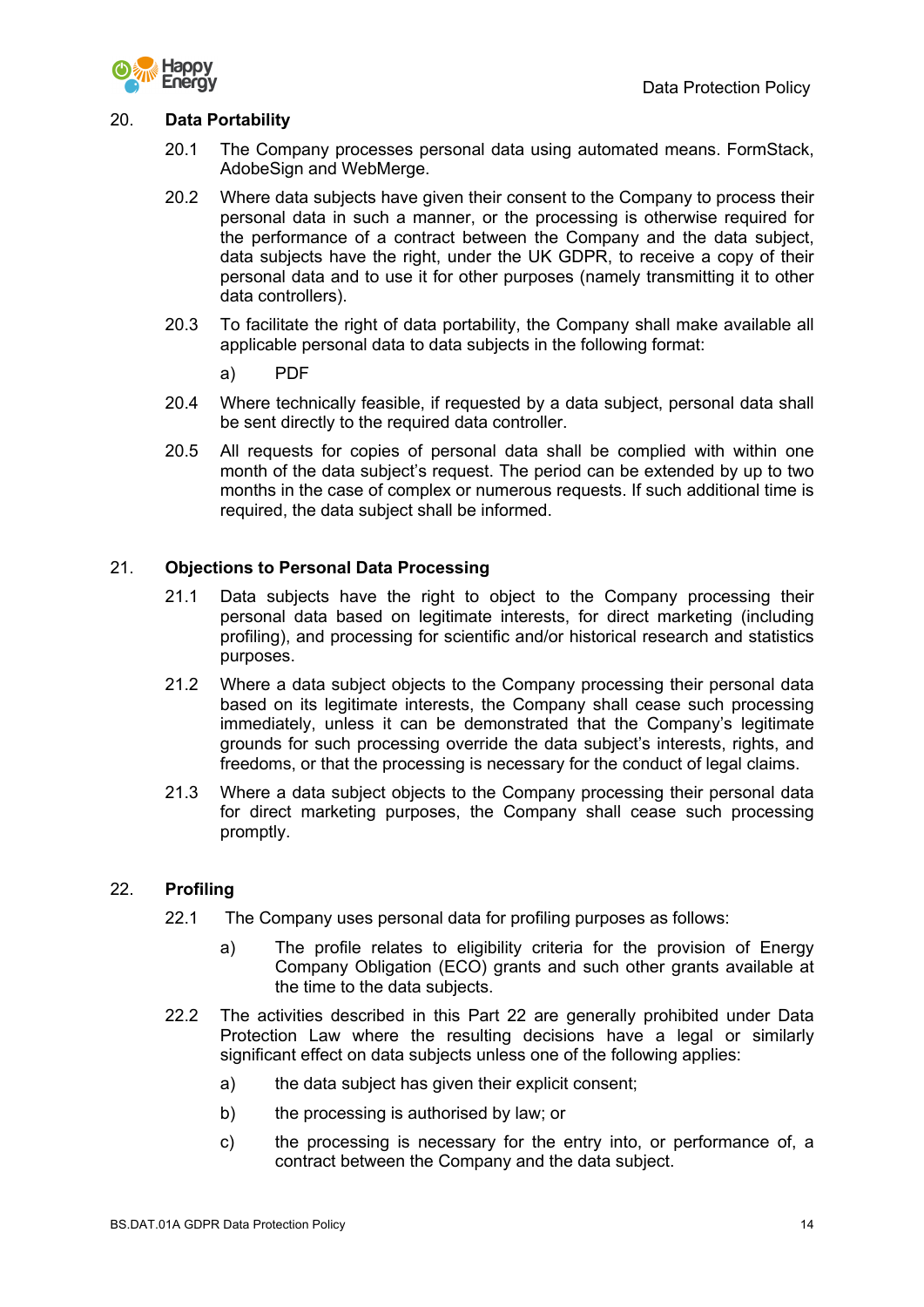

- 22.3 If special category personal data is to be processed in this manner, such processing can only be carried out if one of the following applies:
	- a) the data subject has given their explicit consent; or
	- b) the processing is necessary for reasons of substantial public interest.
- 22.4 Where decisions are to be based solely on automated processing (including profiling), data subjects have the right to object, to challenge such decisions, request human intervention, to express their own point of view, and to obtain an explanation of the decision from the Company. Data subjects must be explicitly informed of this right at the first point of contact.
- 22.5 In addition to the above, clear information must be provided to data subjects explaining the logic involved in the decision-making or profiling, and the significance and envisaged consequences of the decision or decisions.
- 22.6 When personal data is used for any form of automated processing, automated decision-making, or profiling, the following shall apply:
	- a) appropriate mathematical or statistical procedures shall be used;
	- b) technical and organisational measures shall be implemented to minimise the risk of errors. If errors occur, such measures must enable them to be easily corrected; and
	- c) all personal data to be processed in this manner shall be secured in order to prevent discriminatory effects arising (see Parts 25 to 30 of this Policy for more details on data security and organisational measures).

## 23. **Personal Data Collected, Held, and Processed**

The following personal data is collected, held, and processed by the Company (for details of data retention, please refer to the Company's Data Retention Policy):

| Data Ref.   | <b>Type of Data</b>                                  | <b>Purpose of Data</b>                                                     |
|-------------|------------------------------------------------------|----------------------------------------------------------------------------|
| ECO         | <b>Eligibility Criteria</b>                          | To assess if a data subject is eligible for an ECO or<br>equivalent grant. |
| <b>DWP</b>  | Department for Work<br>and Pensions<br>benefits data | To assess if a data subject is eligible for an ECO or<br>equivalent grant. |
| <b>Flex</b> | Local Authority data                                 | To assess if a data subject is eligible for an ECO or<br>equivalent grant. |

## 24. **Data Security - Transferring Personal Data and Communications**

The Company shall ensure that the following measures are taken with respect to all communications and other transfers involving personal data:

- 24.1 All emails containing personal data must be encrypted;
- 24.2 All emails containing personal data must be marked "confidential";
- 24.3 Personal data may be transmitted over secure networks only; transmission over unsecured networks is not permitted in any circumstances. All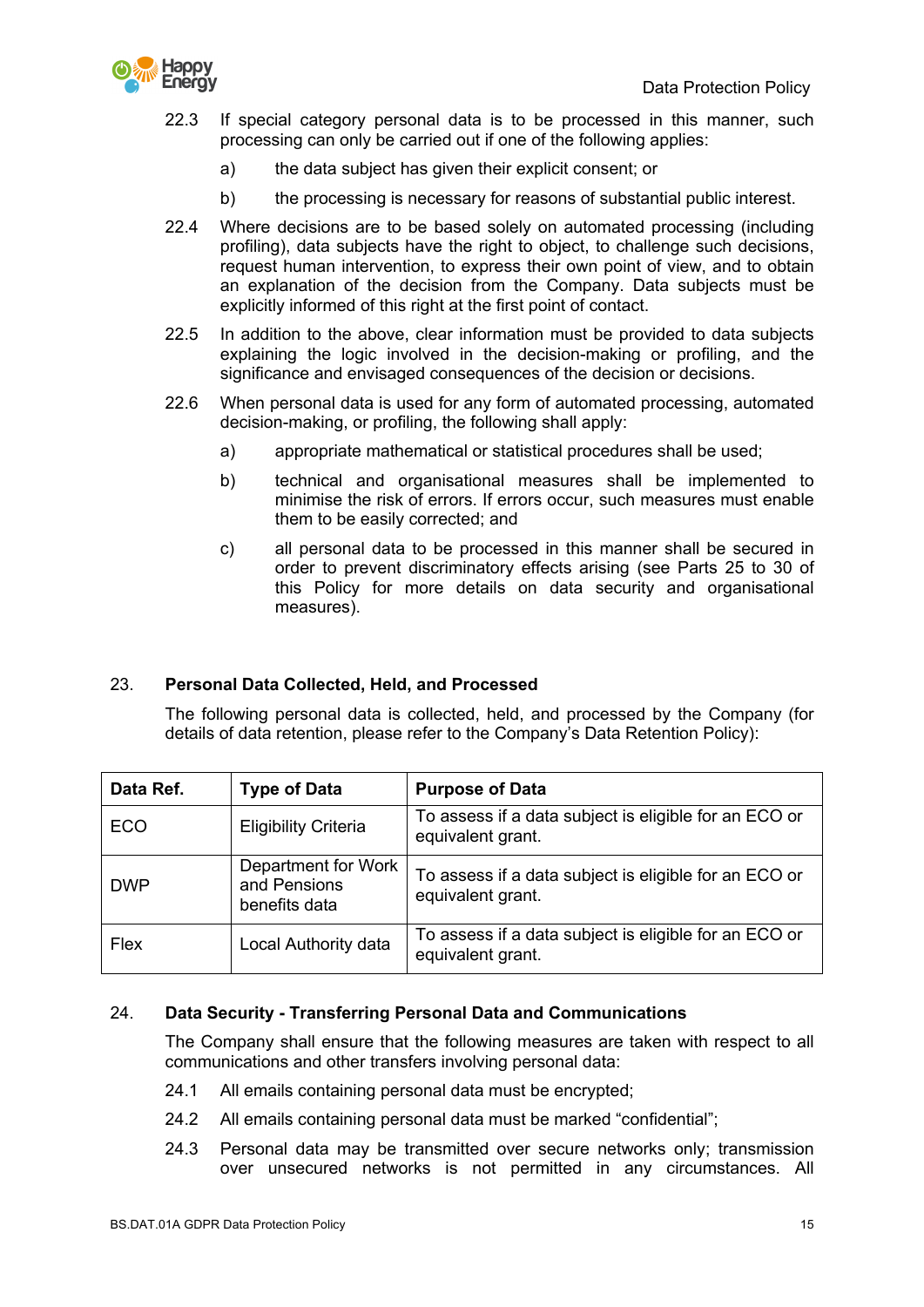

employees, agents, contractors, or other parties working on behalf of the Company working from home must ensure that their home network is secure at all times and that, where applicable and reasonably possible, any and all security software or firmware updates for network equipment such as modems and routers are installed. Advice and assistance is available from the Company's Data Protection Officer, and IT Manager;

- 24.4 Personal data may not be transmitted over a wireless network if there is a wired alternative that is reasonably practicable;
- 24.5 Personal data contained in the body of an email, whether sent or received, should be copied from the body of that email and stored securely. The email itself should be deleted. All temporary files associated therewith should also be deleted;
- 24.6 Where personal data is to be sent by facsimile transmission the recipient should be informed in advance of the transmission and should be waiting by the fax machine to receive the data;
- 24.7 Where personal data is to be transferred in hardcopy form it should be passed directly to the recipient or sent using Royal Mail Special Delivery;
- 24.8 All personal data to be transferred physically, whether in hardcopy form or on removable electronic media shall be transferred in a suitable container marked "confidential";

# 25. **Data Security - Storage**

The Company shall ensure that the following measures are taken with respect to the storage of personal data:

- 25.1 All electronic copies of personal data should be stored securely using passwords and data encryption;
- 25.2 All hardcopies of personal data, along with any electronic copies stored on physical, removable media should be stored securely in a locked box, drawer, cabinet, or similar;
- 25.3 All personal data stored electronically should be backed up regularly with backups stored onsite and offsite. All backups should be encrypted;
- 25.4 No personal data should be stored on any mobile device (including, but not limited to, laptops, tablets, and smartphones), whether such device belongs to the Company or otherwise without the formal written approval of the Data Protection Officer and, in the event of such approval, strictly in accordance with all instructions and limitations described at the time the approval is given, and for no longer than is absolutely necessary;
- 25.5 No personal data should be transferred to any device personally belonging to an employee, agent, contractor, or other party working on behalf of the Company and personal data may only be transferred to devices belonging to agents, contractors, or other parties working on behalf of the Company where the party in question has agreed to comply fully with the letter and spirit of this Policy and applicable Data Protection Law (which may include demonstrating to the Company that all suitable technical and organisational measures have been taken);

## 26. **Data Security - Disposal**

When any personal data is to be erased or otherwise disposed of for any reason (including where copies have been made and are no longer needed), it should be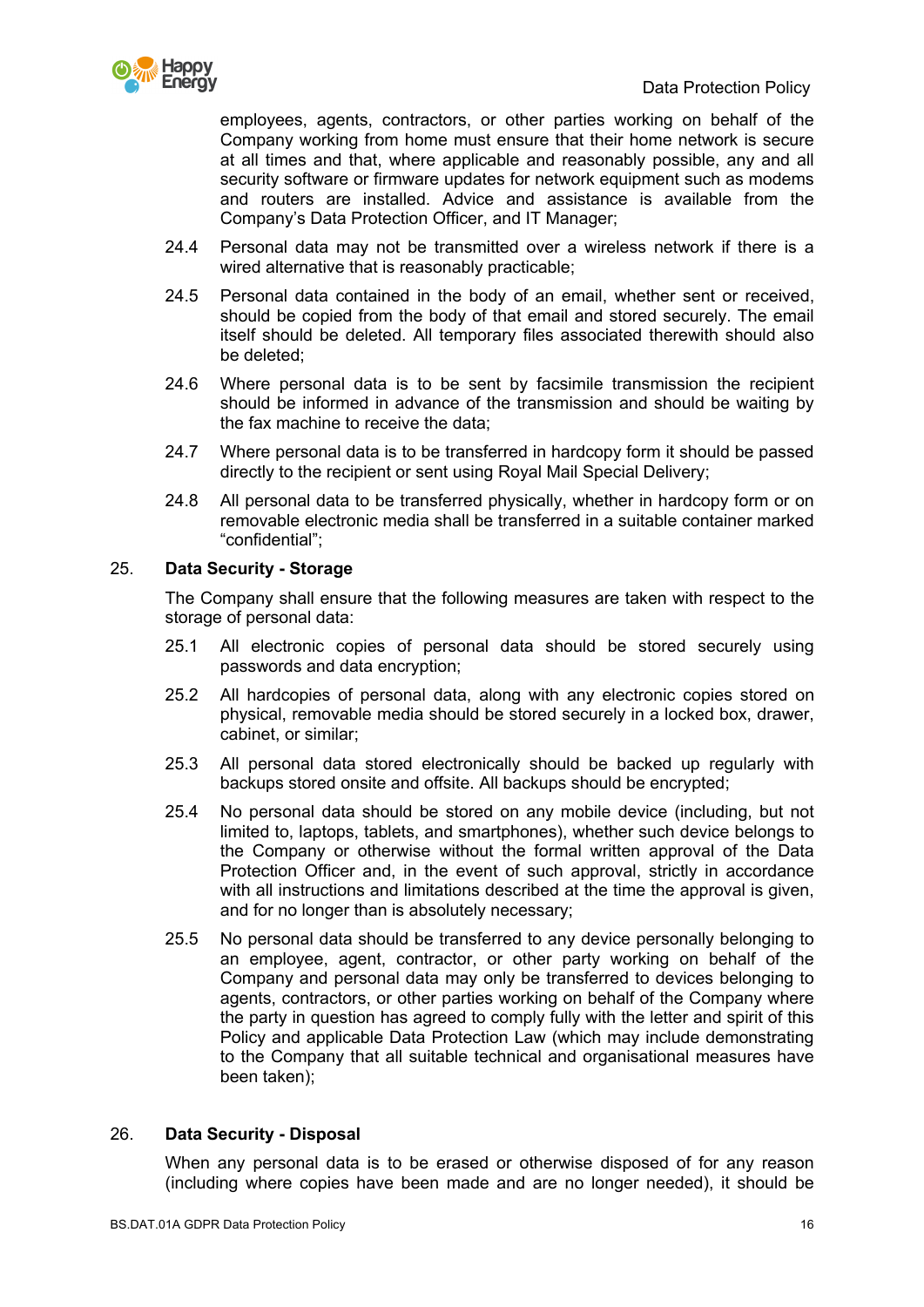

securely deleted and disposed of. For further information on the deletion and disposal of personal data, please refer to the Company's Data Retention Policy.

# 27. **Data Security - Use of Personal Data**

The Company shall ensure that the following measures are taken with respect to the use of personal data:

- 27.1 No personal data may be shared informally and if an employee, agent, contractor, or other party working on behalf of the Company requires access to any personal data that they do not already have access to, such access should be formally requested from the Data Protection Officer;
- 27.2 No personal data may be transferred to any employee, agent, contractor, or other party, whether such parties are working on behalf of the Company or not, without the authorisation of the Data Protection Officer;
- 27.3 Personal data must be handled with care at all times and should not be left unattended or on view to unauthorised employees, agents, contractors, or other parties at any time;
- 27.4 If personal data is being viewed on a computer screen and the computer in question is to be left unattended for any period of time, the user must lock the computer and screen before leaving it;
- 27.5 All employees, agents, contractors, or other parties working on behalf of the Company working from home must ensure that they use all reasonable efforts to comply with Parts 27.3 and 27.4 above including, for example, setting aside a specific room or part of their home (ideally behind a lockable door, in a room with lockable windows) for home working, particularly when handling personal data. The Company recognises that home workers may not always be able to ensure a degree of security comparable to the Company's premises, but all reasonably practicable efforts should be made to ensure the best security possible in the circumstances;
- 27.6 Where personal data held by the Company is used for marketing purposes, it shall be the responsibility of the Data Protection Officer to ensure that the appropriate consent is obtained and that no data subjects have opted out, whether directly or via a third-party service such as the TPS;

## 28. **Data Security - IT Security**

The Company shall ensure that the following measures are taken with respect to IT and information security:

- 28.1 All passwords used to protect personal data should be changed regularly and should not use words or phrases that can be easily guessed or otherwise compromised. All passwords must contain a combination of uppercase and lowercase letters, numbers, and symbols. All software used by the Company is designed to require such passwords;
- 28.2 Under no circumstances should any passwords be written down or shared between any employees, agents, contractors, or other parties working on behalf of the Company, irrespective of seniority or department. If a password is forgotten, it must be reset using the applicable method;
- 28.3 All software (including, but not limited to, applications and operating systems) shall be kept up-to-date. The Company's IT staff shall be responsible for installing any and all security-related updates as soon as reasonably and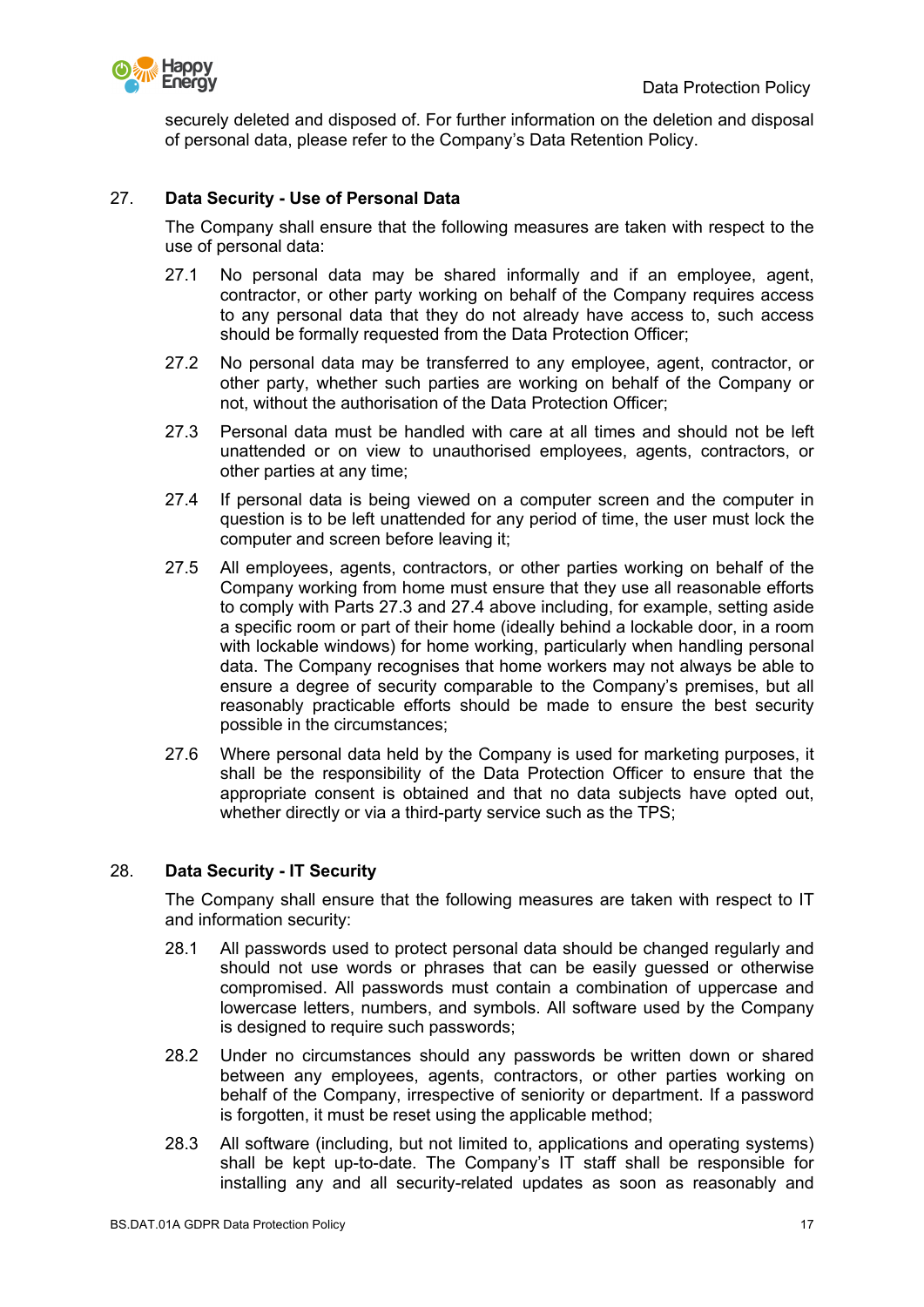

practically possible, unless there are valid technical reasons not to do so;

28.4 No software may be installed on any Company-owned computer or device without the prior approval of the IT Manager:

## 29. **Organisational Measures**

The Company shall ensure that the following measures are taken with respect to the collection, holding, and processing of personal data:

- 29.1 All employees, agents, contractors, or other parties working on behalf of the Company shall be made fully aware of both their individual responsibilities and the Company's responsibilities under Data Protection Law and under this Policy, and shall be provided with a copy of this Policy;
- 29.2 Only employees, agents, contractors, or other parties working on behalf of the Company that need access to, and use of, personal data in order to carry out their assigned duties correctly shall have access to personal data held by the Company;
- 29.3 All sharing of personal data shall comply with the information provided to the relevant data subjects and, if required, the consent of such data subjects shall be obtained prior to the sharing of their personal data;
- 29.4 All employees, agents, contractors, or other parties working on behalf of the Company handling personal data will be appropriately trained to do so;
- 29.5 All employees, agents, contractors, or other parties working on behalf of the Company handling personal data (including those working from home) will be appropriately supervised via appropriate methods;
- 29.6 All employees, agents, contractors, or other parties working on behalf of the Company handling personal data shall be required and encouraged to exercise care, caution, and discretion when discussing work-related matters that relate to personal data, whether in the workplace or otherwise;
- 29.7 Methods of collecting, holding, and processing personal data shall be regularly evaluated and reviewed;
- 29.8 All personal data held by the Company shall be reviewed periodically, as set out in the Company's Data Retention Policy;
- 29.9 The performance of those employees, agents, contractors, or other parties working on behalf of the Company handling personal data shall be regularly evaluated and reviewed;
- 29.10 All employees, agents, contractors, or other parties working on behalf of the Company handling personal data will be bound to do so in accordance with the principles of Data Protection Law and this Policy by contract;
- 29.11 All agents, contractors, or other parties working on behalf of the Company handling personal data must ensure that any and all of their employees who are involved in the processing of personal data are held to the same conditions as those relevant employees of the Company arising out of this Policy and Data Protection Law;
- 29.12 Where any agent, contractor or other party working on behalf of the Company handling personal data fails in their obligations under this Policy that party shall indemnify and hold harmless the Company against any costs, liability, damages, loss, claims or proceedings which may arise out of that failure;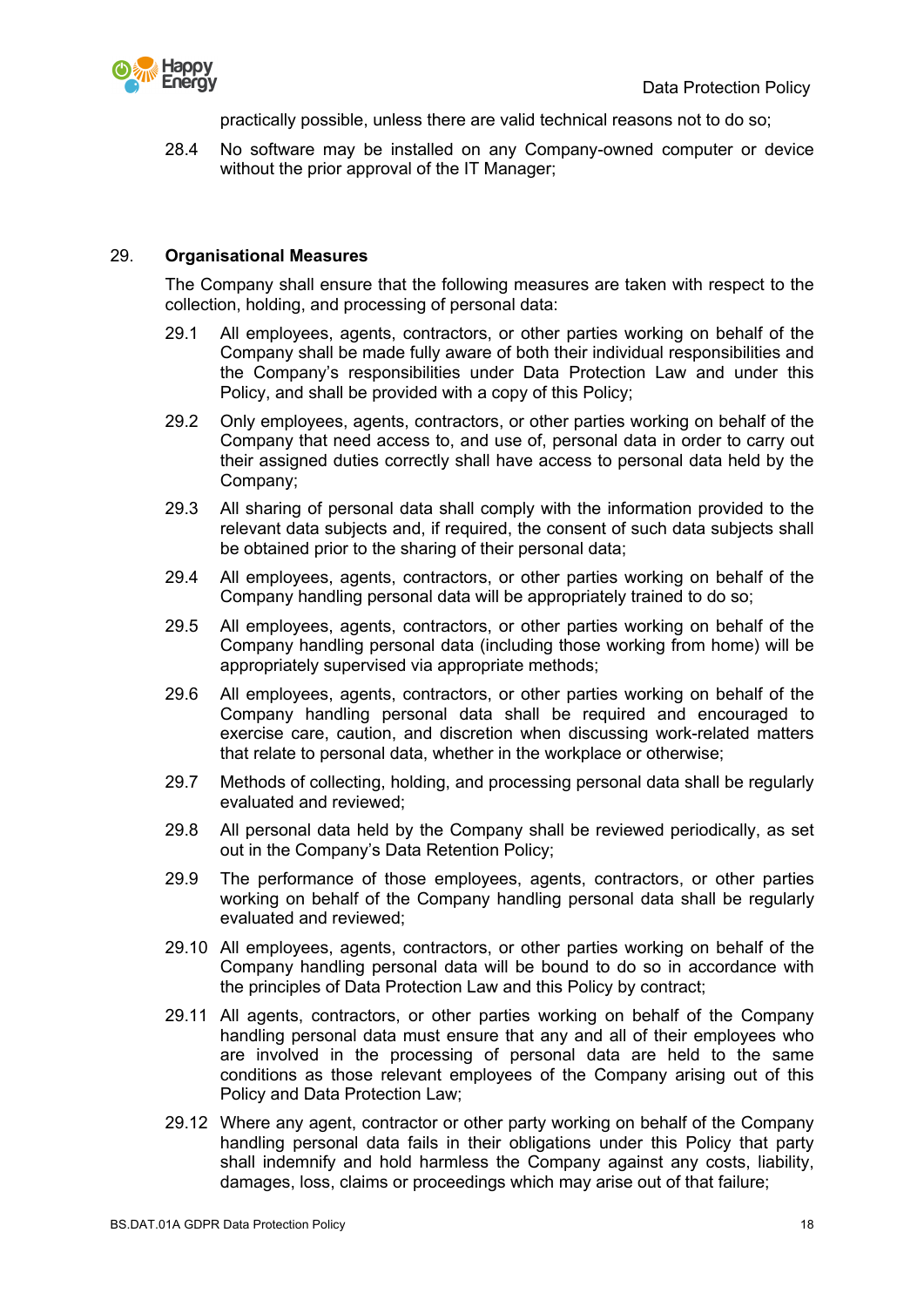

# 30. **Transferring Personal Data to a Country Outside the UK**

- 30.1 The Company may from time to time transfer ('transfer' includes making available remotely) personal data to countries outside of the UK. The UK GDPR restricts such transfers in order to ensure that the level of protection given to data subjects is not compromised.
- 30.2 Personal data may only be transferred to a country outside the UK if one of the following applies:
	- a) The UK has issued regulations confirming that the country in question ensures an adequate level of protection (referred to as 'adequacy decisions' or 'adequacy regulations'). From 1 January 2021, transfers of personal data from the UK to EEA countries will continue to be permitted. Transitional provisions are also in place to recognise preexisting EU adequacy decisions in the UK.
	- b) Appropriate safeguards are in place including binding corporate rules, standard contractual clauses approved for use in the UK (this includes those adopted by the European Commission prior to 1 January 2021), an approved code of conduct, or an approved certification mechanism.
	- c) The transfer is made with the informed and explicit consent of the relevant data subject(s).
	- d) The transfer is necessary for one of the other reasons set out in the UK GDPR including the performance of a contract between the data subject and the Company; public interest reasons; for the establishment, exercise, or defence of legal claims; to protect the vital interests of the data subject where the data subject is physically or legally incapable of giving consent; or, in limited circumstances, for the Company's legitimate interests.

## 31. **Data Breach Notification**

- 31.1 All personal data breaches must be reported immediately to the Company's Data Protection Officer.
- 31.2 If an employee, agent, contractor, or other party working on behalf of the Company becomes aware of or suspects that a personal data breach has occurred, they must not attempt to investigate it themselves. Any and all evidence relating to the personal data breach in question should be carefully retained.
- 31.3 If a personal data breach occurs and that breach is likely to result in a risk to the rights and freedoms of data subjects (e.g. financial loss, breach of confidentiality, discrimination, reputational damage, or other significant social or economic damage), the Data Protection Officer must ensure that the Information Commissioner's Office is informed of the breach without delay, and in any event, within 72 hours after having become aware of it.
- 31.4 In the event that a personal data breach is likely to result in a high risk (that is, a higher risk than that described under Part 31.3) to the rights and freedoms of data subjects, the Data Protection Officer must ensure that all affected data subjects are informed of the breach directly and without undue delay.
- 31.5 Data breach notifications shall include the following information:

31.5.1 The categories and approximate number of data subjects concerned;